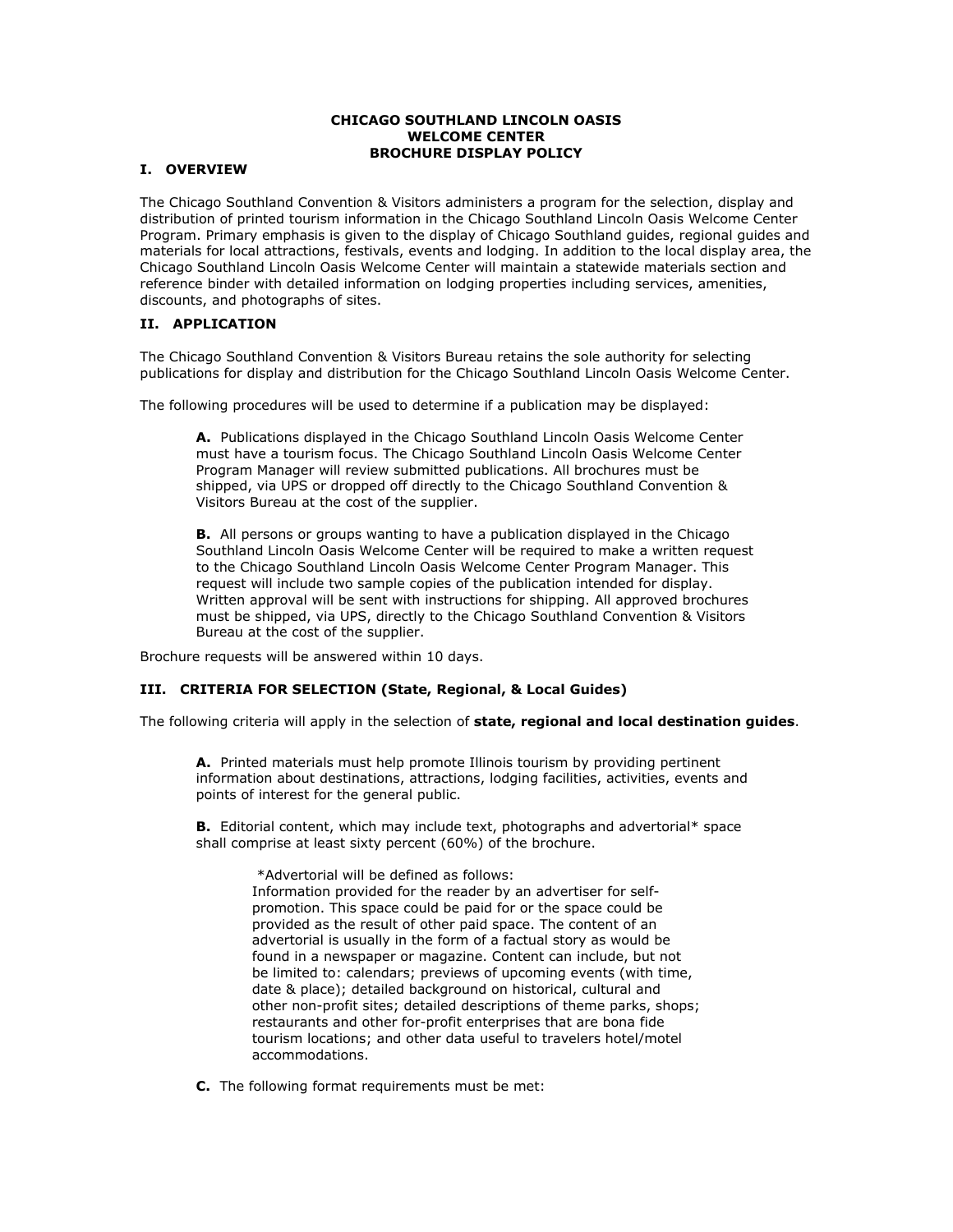- The publication cover is at least two colors (black or white plus one other color - colored text does not constitute an additional color.)
- The cover of the publication is printed on a minimum of 60lb. bond paper.
- The finished size must be a minimum of  $3 \frac{1}{2}$ " W x 8" L and must not exceed 8 ½"W x 11"L. This will allow the publication to fit in a standard literature rack.
- The cover formation must be a vertical design with the name and city or location placed in the upper third portion of the brochure.

**D.** Brochures will not be eligible if any portion lists land, home, real estate or timeshare sales. However, real estate companies may place an ad for their business.

**E.** Brochures may list ticket and membership information. However all promotional information (lodging rates or packages, tickets, admission, etc.) must contain an expiration date. Brochures will not be eligible if they list merchandise for sale. Brochures will be ineligible if they solicit donations or fund raising revenue of any kind.

- **F.** The distribution of any brochure does not imply endorsement by the Chicago Southland Convention & Visitors Bureau or the Chicago Southland Lincoln Oasis Welcome Center.
- **G.** For state guides, priority will be given to the Illinois Bureau of Tourism Illinois Travel Guide and other brochures printed by the Illinois Bureau of Tourism. For regional guides, priority will be given to the Chicago Plus Tourism Development Office and those CVBs that border the Chicago Southland (Chicago, DuPage, Heritage Corridor, Joliet, Kankakee and Lake County, IN). For local guides/brochures, priority will be given to tourism entities in the Chicago Southland geographic boundaries.

# **IV. CRITERIA FOR SELECTION (Local Attractions, Events and Lodging)**

The following criteria will apply in the selection of **local attractions, festivals, events, lodging and campground brochures** to be displayed at the Chicago Southland Lincoln Oasis Welcome Center.

**A.** The attraction, festival, event, lodging facility or campground must be located within 75 miles of the Chicago Southland Lincoln Oasis Welcome Center. If the facility is not located within 75 miles of the Center, then the brochure will be distributed at the discretion of the Program Manager.

**B.** Printed materials must help promote Chicago Southland tourism and furnish pertinent information about Chicago Southland destinations, attractions, events, lodging, campgrounds and points of interest for the general public.

**C.** Editorial content, which may include text, photographs and advertorial\* space. Shall comprise at least sixty percent (60%) of the brochure.

\*Advertorial will be defined as follows:

Information provided for the reader by an advertiser for selfpromotion.

This space could be paid for or the space could be provided as the result of other paid space. The content of an advertorial is usually in the form of a factual story as would be found in a newspaper or magazine. Content can include, but not be limited to; calendars; previews of up-coming events (with time, date & place); detailed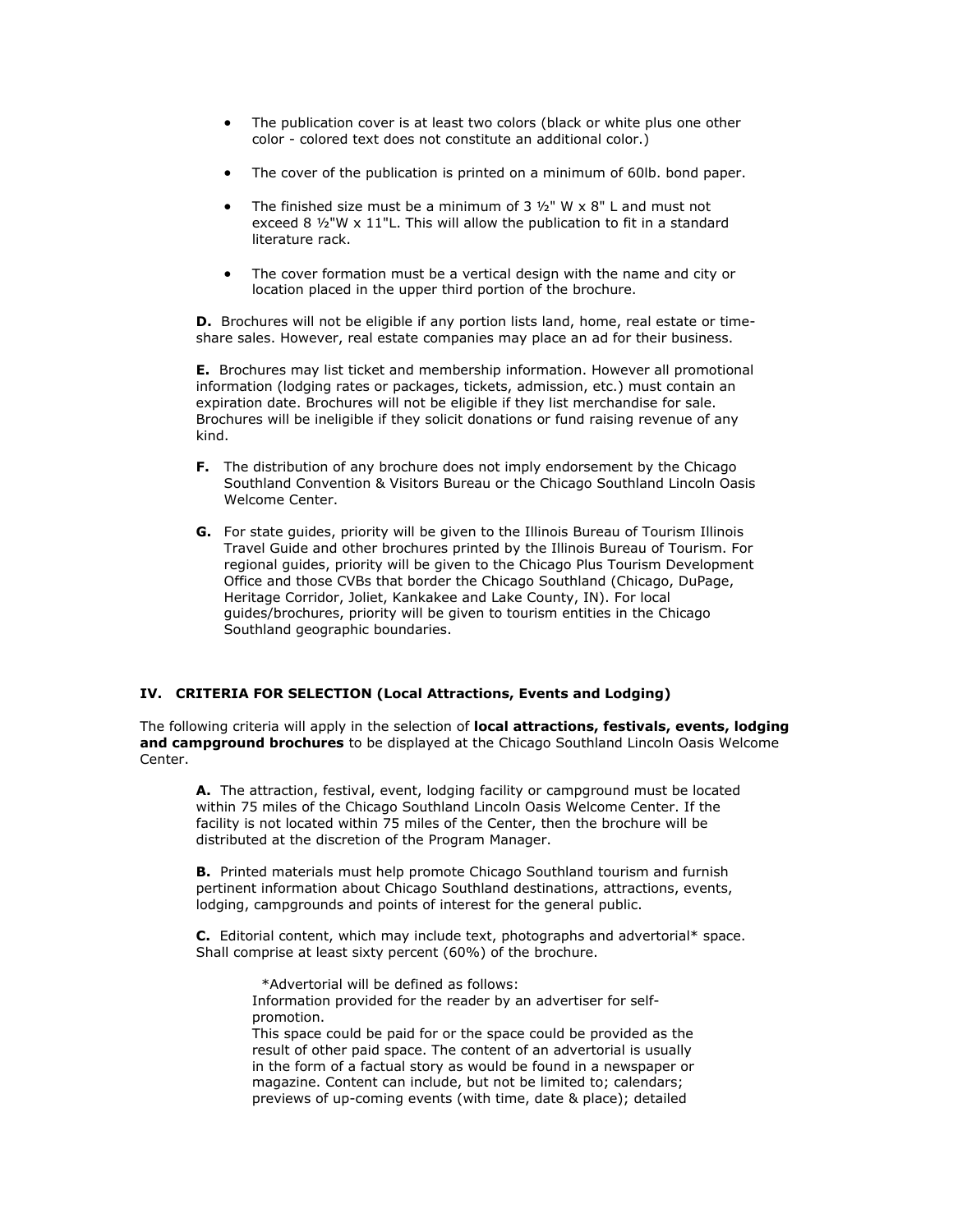background on historical, cultural and other non-profit sites; detailed descriptions of theme parks, shops; restaurants and other for profit enterprises that are bona fide tourism locations; and other data useful to travelers such as hotel/motel accommodations.

- **D.** The following format requirements must be met:
	- The request to display event brochures must be submitted at least 60 days prior to the event. If approved, brochures must be received at the Chicago Southland Lincoln Oasis Welcome Center 45 days prior to the event.
	- The publication is at least two colors (black or white plus one other colored text does not constitute an additional color)
	- The cover of the publication is printed on a minimum of 60lb. bond paper
	- The finished size of a brochure/rack card must be a minimum of 3  $1/2$ " W x 8" L and must not exceed 10"L x 4 ¼"W. This will allow the brochure/rack card to fit in a standard literature rack.
	- The finished size of a quide must be a minimum of  $3 \frac{1}{2}$ " W  $\times$  8" L and must not exceed 8 ½"W x 11"L. This will allow the guide to fit in a standard literature rack.
	- The cover formation is a vertical design with the name and city or location placed in the upper third portion of the brochure.

**E.** Hotel, motel, bed & breakfast and campground brochures are also eligible for consideration. Each entity may include one coupon for discounts within its printed material. All coupons and packages or promotions must contain an expiration date and must be honored as printed.

**F.** Brochures will not be eligible if any portion lists land, home, real estate or timeshare sales. However, real estate companies may place an ad for their business.

**G.** Brochures/Guides may list ticket and membership information. However all promotional information (lodging rates or packages, tickets, admission, etc.) must contain an expiration date. Brochures will not be eligible if they list merchandise for sale. Brochures will be ineligible if they solicit donations or fund raising revenue of any kind.

**H.** The brochure will not imply endorsement by the Chicago Southland Convention & Visitors Bureau or the Chicago Southland Lincoln Oasis Welcome Center.

# **V. CRITERIA FOR SELECTION (COUPON BOOKS)**

- **A.** The coupon book must be exclusive to Chicago Southland
- **B.** 100% of the coupon book must contain coupons or promotional information.

**C.** The cover (front and back) of the coupon book must be at least 2-colors (black or white plus 1 other color - colored text does not constitute additional colors) and must be printed with a gloss finish.

**F.** The inside of the coupon book must be a minimum of 1-color and must be printed on a minimum of 60lb. bond paper.

**H.** All coupons and promotions (including packages) must contain an expiration date and must be honored as printed.